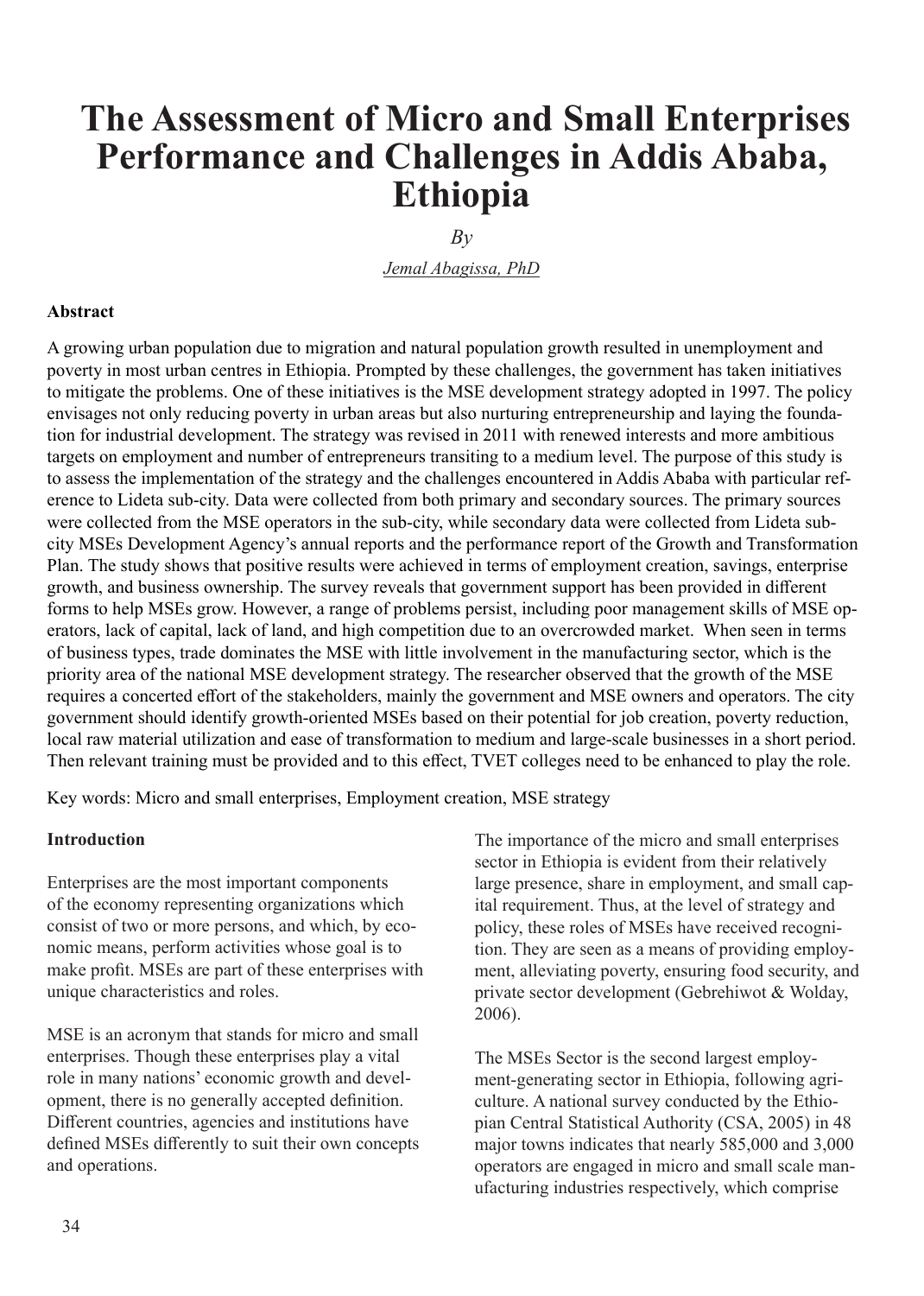about 740,000 laborers. Accordingly, the labor force engaged in the micro enterprises and small scale manufacturing industries is more than eight-fold (740,000 persons) that of the medium and largescale manufacturing industries (90,000 persons).

Urban unemployment in Ethiopia still stands high. The uncontrolled migration from rural to urban areas, and the huge demand for job opportunity is a pressing problem in the Ethiopian urban centres. Tens of thousands of young people migrate to the cities as agriculture failed to feed and sustain rural populations due to a high rate of population growth, poor technology, lack of capital accumulation, and unfavorable climatic conditions. Hence, the role of MSEs in alleviating the problem in urban unemployment is touted as indispensable. With this in mind, the government prepared a Micro and Small Enterprise Development Strategy in 1997(later modified in 2011). MSEs development agencies were established at the federal and regional levels to give support and follow up the MSEs operation.

Similarly, Addis Ababa City's MSEs Development Agency was established to develop, support and coordinate the MSEs in the city. There are also MSEs development agencies within the ten sub-cities. Each woreda (district) within the sub-cities also has its own MSEs development branch. Lideta sub-city is one of the sub-cities of the Addis Ababa City Administration. This research will assess the performance and challenges of MSEs in Lideta sub-city with respect to job creation, market linkages, savings and MSE's growth levels.

#### **A Review of MSEs Development Strategies in Ethiopia**

The first MSE development strategy was developed in 1997. This strategy had the objectives of facilitating growth and equitable development, creating long-term jobs, strengthening cooperation amongst MSEs, establishing a basis for growth to medium and large enterprises, and export promotion. The strategy identified priority sectors including food production, textiles and clothing, metalwork and crafts, agro-businesses, small-scale farming and fishing, small builders and contractors, small exporters, small scale tourism, and start-up and expansion firms. Following the publication of the strategy document, the federal government set up the Federal Micro and Small Enterprise Development Agency (FeMSEDA) in 2008. The regional states have also developed similar strategies based on their context and in tandem with the FeMSEDA, to facilitate the implementation of these strategies.

FeMSEDA has become the nodal agency and was mandated to formulate policies and coordinate their implementation. The agency also provides training of trainers, disseminates developed prototypes, provides information and consultancy, facilitates marketing avenues, develops a technology database to be used by regional agencies or designated organs and other concerned institutions.

In order to promote MSEs, the agency is also responsible for establishing a coordinated working relationship with regional government organs, regional agencies responsible for MSE development, NGOs and the private sector.

#### **The Definition of MSEs in Ethiopia**

In Ethiopia, until 2011, there was a lack of a uniform definition at the national level to have a common understanding of the MSEs sector. While the definition by the Ministry of Trade and Industry (MoTI) used capital investment, the Central Statistics Authority (CSA) used employment as a yardstick. According to the MoTI (2004):

Micro enterprises are those business enterprises in the formal and informal sector, with a paid up capital not exceeding Birr 20,000 and excluding high tech consultancy firms and other high tech establishments. On the other hand, CSA (2004) categorizes enterprises into different scales of operation on the size of employment and the nature of equipment. According to CSA (2004):

Establishments employing less than ten persons and using motor operated equipment are considered as small-scale manufacturing enterprises.

According to CSA (2004), enterprises in the micro enterprise category are subdivided into informal sector operations and cottage industries. Cottage and handicraft industries are those establishments performing their activities by hand and using non-power driven machines. The informal sector is defined as household type establishments or activities, which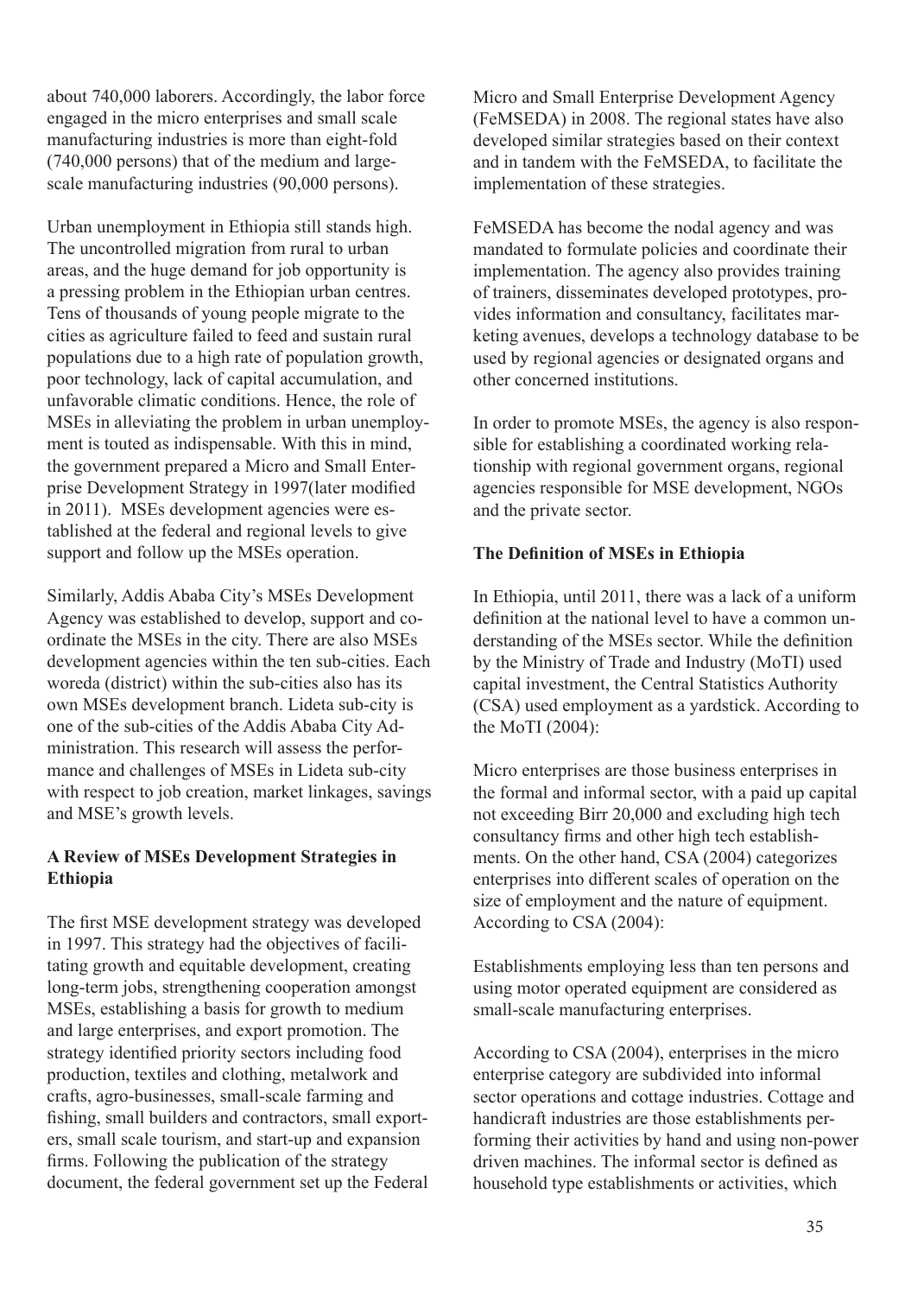are non-registered companies and cooperatives operating with less than 10 persons. All enterprises employing ten or more workers are considered as medium and large enterprises.

The definition given in the 1997 strategy document was also based only on paid capital or capital investment as most businesses were confined to family manpower and lack of availability of manpower information of the sector. An enterprise is categorized as micro if its paid up capital is less than or equal to 20,000 ETB (Ethiopian Birr). Similarly, an enterprise is considered small when its paid up capital is less than or equal to 500,000 ETB.

The limitation of this definition is that it does not provide information on job creation, size and asset base. This is because employment and asset ownership are not part of the definition. Secondly, the definition does not differentiate between the manufacturing (industry) and services. This gap prompted the government to revise the definition of MSE in the later years of the sector's development. The revised definition of 2011 considers human capital and asset as the main measures. It addresses the limitations of the 1997 definition and specifies minimum asset requirement for services and industry differently.

According to the strategy, textile, garment, leather production, food and beverage processing, metal works, metal engineering, wood works and agro-processing are given priority attention under the manufacturing sector. Likewise the strategy clearly names sub-contracting, building material provision, traditional mining, cobblestones, and infrastructure subcontracting under the construction sector.

The trade sector has also been designed to accommodate wholesalers and retailers of domestic and raw materials supply as a key engagement area. Rural transport, cafés, storage, tourism, managerial advisory, beauty salons, electronics, software development, and internet cafés are some of the areas identified under the service sector.

Similarly areas of engagement like beekeeping, poultry, modern irrigation, and production of vegetables and fruits are mentioned as key, and are given due attention in order to attain the strategic goals set by the government.

This shows that both micro and small-scale enterprises are categorized into the industrial sector and service sector. Under the industry sector (manufacturing, construction and mining) micro enterprises are defined as an enterprise that operates with five people including the owner and/or their total asset does not exceed Birr 100,000.

Under the service sector (retailer, transport, hotel and tourism, ICT and maintenance service) micro enterprises are defined as enterprises that operate with five persons including the owner of the enterprise and/or the values of total asset does not exceed Birr 50,000. Under the industry sector (manufacturing, construction and mining) small enterprises are defined as operating with 6-30 persons and/or with a paid up capital of total asset Birr 100,000 and not exceeding Birr 1.5 million.

**Table 1.** *The Classification of MSEs*

| <b>Type of Enterprises</b> | Sector   | Man power | <b>Total</b> asset      |
|----------------------------|----------|-----------|-------------------------|
| Micro Enterprise           | Industry | $\leq 5$  | $<$ Birr 100,000        |
|                            | Service  | $\leq$ 5  | $<$ Birr 50.000         |
| Small Enterprise           | Industry | 6 to 30   | $\leq$ Birr 1.5 million |
|                            | Service  | 6 to 30   | $<$ Birr 500,000        |

Adapted from "Federal Micro and Small Enterprises Development Agency Establishment Council of Ministers Regulation No. 201/2011," *Federal Negarit Gazeta, March 24, No. 24*, 17th year, p. 5766. Addis Ababa, Ethiopia.

When ambiguity is encountered between manpower and total assets as explained above, total asset is taken as the primary yardstick in the identification of the sector (FeMSEDA, 2011).

#### **MSE Support Packages in Ethiopia**

The country adopted a layered policy support in which MSEs are categorized into three different stages namely, startups, growing, and mature. *Startup* stage enterprises refer to those enterprises found at their establishment stage and comprises a group or individual entrepreneurs that seek various supports to make their enterprise operational. The basic challenges at this stage include lack of initial and working capital, poor knowledge of business management and entrepreneurship, and lack of know-how about the different government policies and directives related to the sector. In order to mitigate these challenges, FeMSEDA has designed a strategy that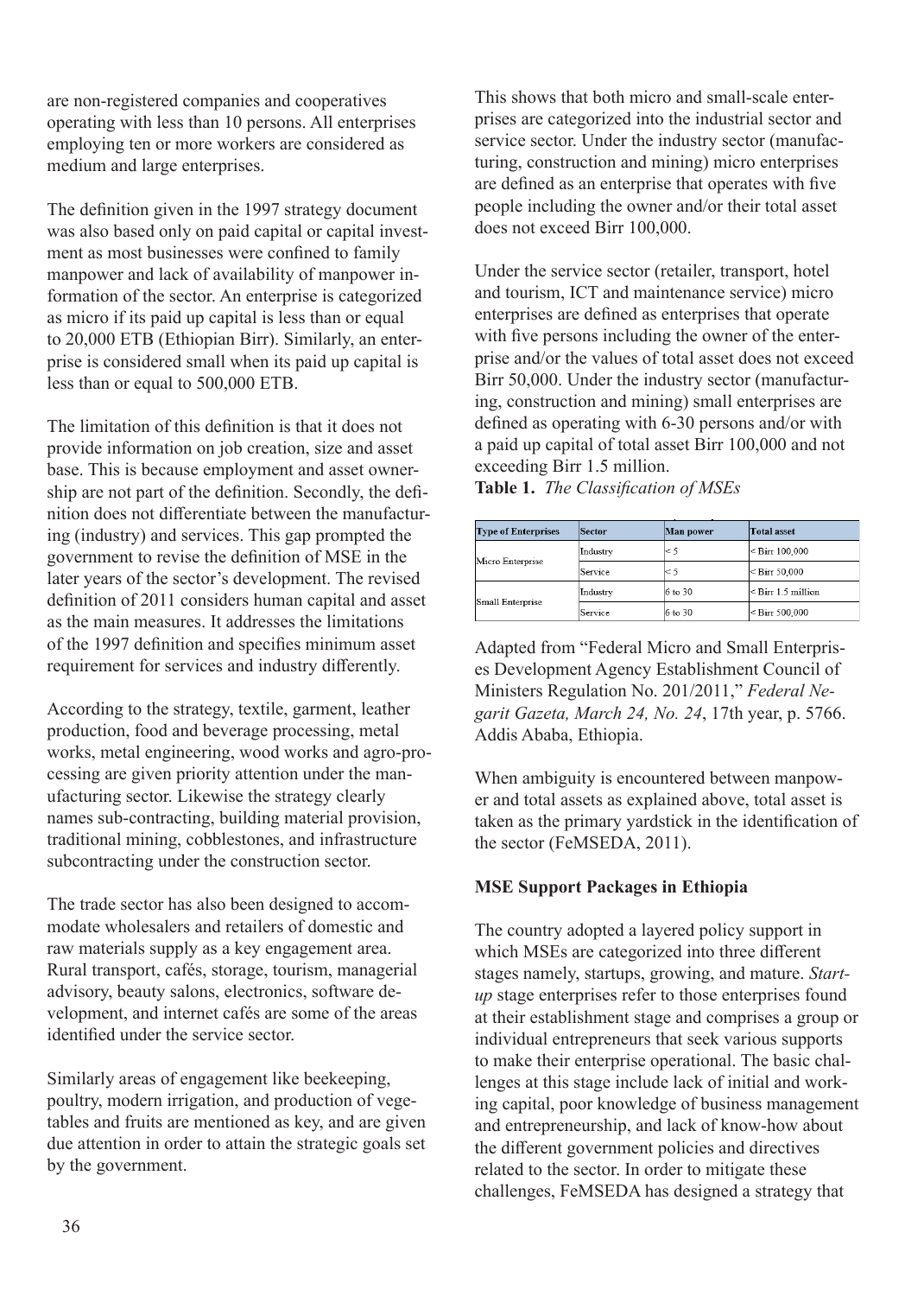focuses on facilitating access to initial capital, supporting MSEs in the formalization and legalization process and provision of training in business management, entrepreneurship and production technique.

*Growing stage* enterprises refer to those that are competent in the market in terms of price and quality and successfully utilize the various government support packages and are profitable in their business. However, enterprises at this stage also suffer from different challenges like financial constraint, lack of appropriate technology and technical skill, and absence of sufficient working and sales premises.

Enterprises are considered to have reached the *maturity stage* when they are fully profitable and engaged in further expansion and investments in the sector. At this stage, FeMSEDA has a strategy that aims to strengthen enterprises in terms of productivity and product quality. Moreover, knowledge of international standards and better production technology are disseminated to enterprises.

It can be concluded from the strategy document that the kind of supports provided to the MSEs depends on their level of development. Supports given at the *start-up stage* are business development services like the provision of start-up capital, motivation to and facilitation for the enterprises to legally register, BDS (business development services), entrepreneurial capacity building and technical trainings are provided.

MSEs at the *growth stage* are supported in finance, skill and technology capacity, linkage and market opportunity, diversification and provision of production and market centres.

Finally, *mature* MSEs are given support to enhance their competency; provision of tools and material lease that can help them transfer from a small to medium enterprise; recognize and certify those transitioned to medium enterprises. By providing these supports, the agency aims to achieve the following national development goals.

• Facilitate economic growth and bring about equitable development

• Create long-term job opportunities

• Provide the basis for medium and large scale enterprises

**Figure 1**. *Beneficiaries of MSE Promotion and Development*



Adapted from "Identifying Key Success Factors and Constraints of Ethiopia's MSE Development: An Exploratory Research," by B. Assefa, A. Zerfu, and B. Tekle , 2014, *Ethiopian Development Research Institute Report* 18, p. 3(https:doi.org.10.13140/ RG.2.11572.4963)

#### **Research Methodology**

A mixed approach was selected as an appropriate research design in this study. Quantitative data were collected from performance reports of the MSEs and supported by qualitative data gathered and narrated from the interviews and secondary sources. This study is mainly a descriptive cross sectional in nature, which aims at analyzing and explaining how MSEs are performing and the challenges encountered.

Secondary data were collected from Lideta sub-city MSEs Development Agency's annual reports and the first GTP (Growth and Transformation Plan) performance report of the agency.

#### **Data Type, Sources and Collection Tools**

For the realization of the research objectives, qualitative and quantitative types of data were collected. The primary data were gathered by means of structured questionnaires from selected members of MSEs operators. The structured questionnaires were translated into Amharic for ease of communication. Interviews with two officers from selected *wereda*  (districts) MSEs development offices, and one officer from Lideta sub-city MSEs development agency were conducted.

Data gathered through the survey were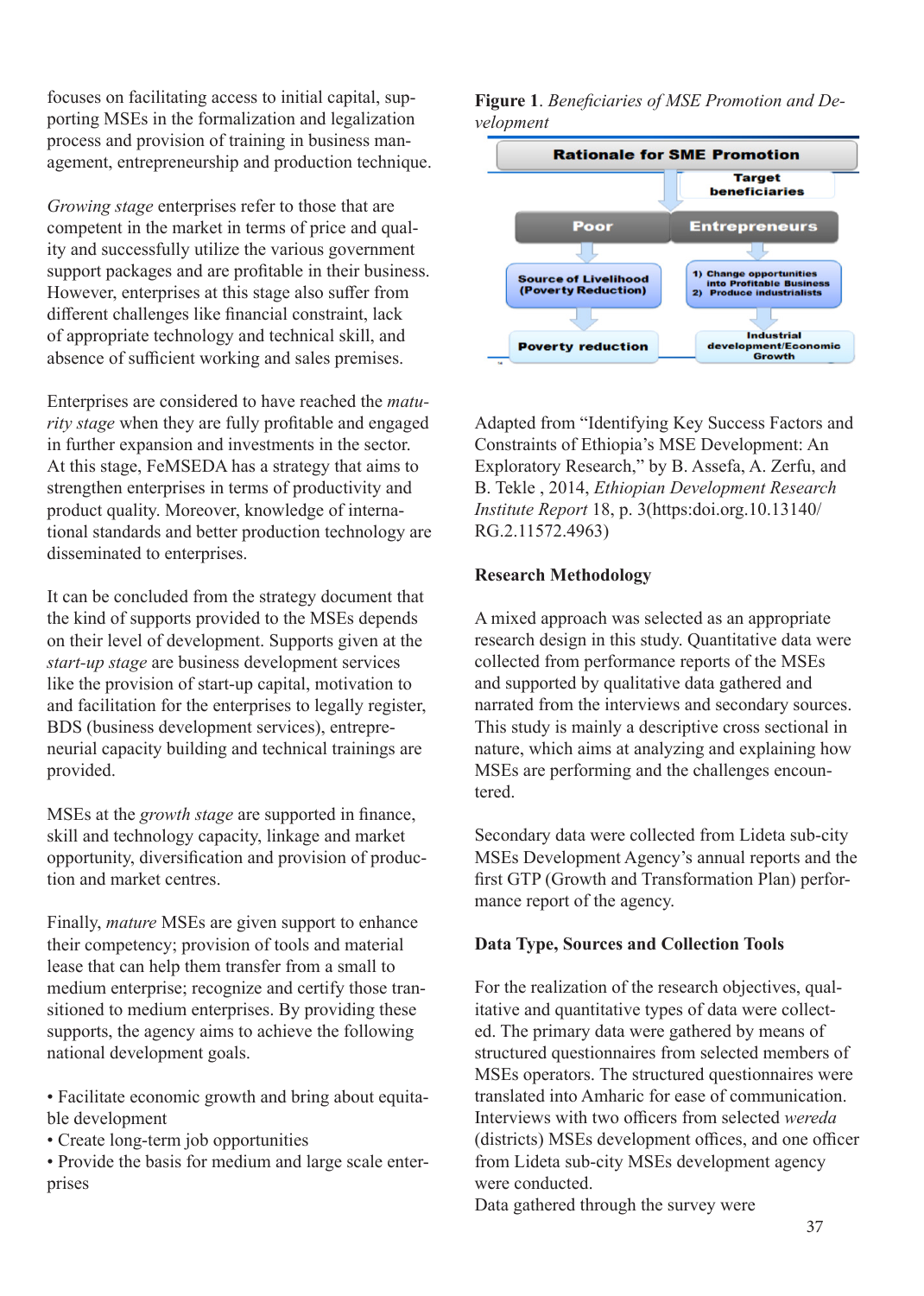analyzed using descriptive statistics. Alternatively, information obtained through key informant interviews was analyzed qualitatively. Furthermore, data collected from secondary sources was analyzed quantitatively and qualitatively to substantiate the results of primary data.

#### **Description of the Study Area**

This study was conducted in Addis Ababa, the capital city of the Federal Democratic Republic of Ethiopia. Addis Ababa is also a seat of international organizations such as the African Union (AU) and the United Nations Economic Commission for Africa (UNECA). Consequently, it has become a centre to many people coming from all corners of the country looking for employment opportunities. Hence, with rapid natural population growth and a high rate of rural-urban migration, Addis Ababa is one of the fastest growing cites in Africa. This creates critical problems such as unemployment and congestion.

For administrative purposes, the city is divided into ten sub-cities. The sub-cities are further sub-divided into weredas (neighborhoods), which are the third and smallest organizational units in the city. There are 116 weredas in the city administration (Wodajo, 2016).

**Table 2**. *The Sub-cities, Their Population Size and Areas in sq km*

| Ser<br>No | Sub-city         | Population | Area in<br>Sq. Km |
|-----------|------------------|------------|-------------------|
| 1.        | AkakiKaliti      | 205,385    | 118.08            |
| 2.        | Nifas silk lafto | 358,359    | 68.30             |
| 3.        | KolfeKeranio     | 485,952    | 61.25             |
| 4.        | Gulele           | 303,226    | 30.18             |
| 5.        | Lideta           | 228,547    | 9.18              |
| 6.        | Kirkos           | 250,665    | 14.62             |
| 7.        | Arada            | 239,638    | 9.91              |
| 8.        | Addis ketema     | 289,344    | 7.41              |
| 9.        | Yeka             | 392,781    | 85.98             |
| 10.       | Bole             | 350,102    | 122.08            |

Adapted from "Population Estimation of Ethiopia for All regions at Wereda Level from 2014-2017," 2013, Central Statistics Agency, Addis Ababa, Ethiopia.

38 The focus of this study is Lideta sub-city. Lideta is located in the central part of Addis Ababa. As per the 2007 national census report of the Central Statistical Agency (CSA), the sub-city has a total population of 201,713 out of which 96,272 (47.7%) are male and 105,441 (52.3%) are female. It consists of 10 *woredas* (districts).

**Figure 2.** *The Map of Addis Ababa and Lideta subcity*



Adapted from *"*Mapping of plantation forest in the upper catchment of Addis Ababa,*"* by M. A. Desta and F. D. Tulu, 2015, *International Journal of Environmental Sciences 4*(3), p. 160. www.researchgate. net › publication › 281460707. Accessed in January 2019.

#### **Sampling Technique**

Since 2011, there were 2052 MSEs in the sub-city with 16,821 operators established in the areas of manufacturing, construction, urban agriculture, service, trade and cobblestone. For the purpose of this research, however, MSEs which were established in 2014/15 were included in the study. Within the selected time framework, 635 MSEs with 2,218 operators had been established in the10 woredas of the sub-city. There are 63 MSEs on average in each woreda. Three MSEs were selected from each woreda using purposive sampling to include all the business sectors. Five MSEs from each business area namely, manufacturing, construction, urban agriculture, service, trade and cobblestone were selected using purposive sampling and a total of 30 MSEs were selected. Finally, two members from each selected MSEs were contacted using purposive sampling method. Furthermore, interviews were conducted with selected officers based on purposive sampling method because they were found indispensable and resourceful in the area.

#### **Sample Size**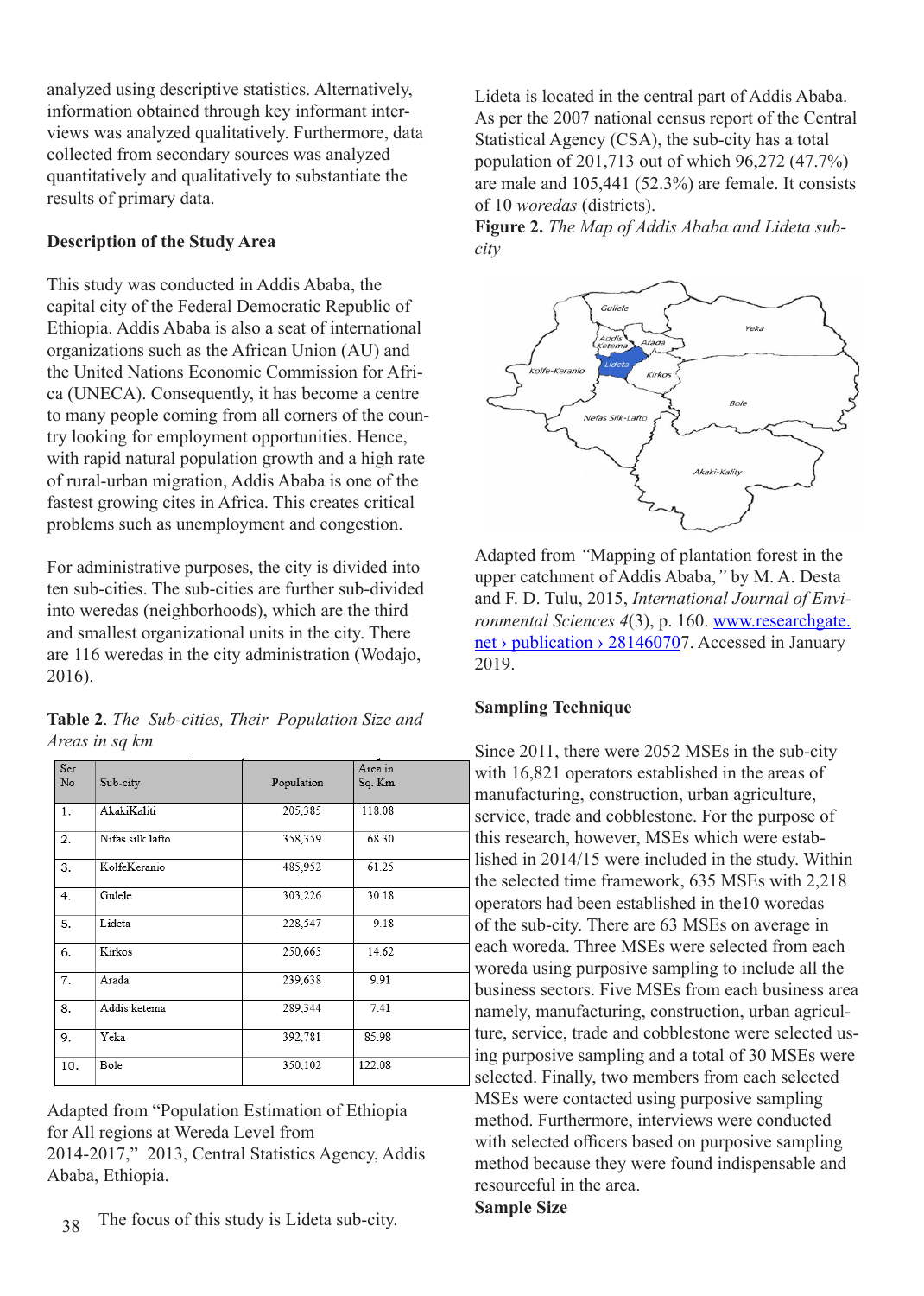Questionnaires were distributed to the 60 members who were selected; two from each of the selected 30 MSEs. A total of 60 respondents 5 from each activity and 6 from each woreda became the final sample size of the research. Three experts were interviewed to collect primary data in addition to the 60 respondents. A total of 53 respondents returned the questionnaire.

## **Profile of the Respondents( MSE operators)**

**Table 3**. R*espondents' Sex and Age*

| Variable     | <b>Number</b> | Percent |
|--------------|---------------|---------|
| <b>Sex</b>   |               |         |
| Male         | 31            | 58.5%   |
| Female       | 22            | 41.5%   |
| Total        | 53            | 100%    |
| Age          |               |         |
| $15 - 30$    | 34            | 64.1%   |
| 31-45        | 17            | 32.1%   |
| >45          | 2             | 3.8%    |
| <b>Total</b> | 53            | 100%    |

Table 3 shows that the majority of the respondents, 58.5%, are male while 41.5% of them are female.

| Table 4. Educational Status of the Respondents |  |  |
|------------------------------------------------|--|--|
|------------------------------------------------|--|--|

| <b>Variable</b>                 | <b>Number</b> | Percent |  |
|---------------------------------|---------------|---------|--|
| <b>Educational Status</b>       |               |         |  |
| Illiterate                      | ۰             | ٠       |  |
| Write and read                  | 4             | 7.5%    |  |
| $1 - 4$ grades                  | 5             | 9.4%    |  |
| 5-9 grades                      | 12            | 22.7%   |  |
| 10 <sup>th</sup> grade complete | 16            | 30.2%   |  |
| TVET graduates                  | 13            | 24.5%   |  |
| $>1$ <sup>st</sup> degree       | 3             | 5.7%    |  |
| <b>TOTAL</b>                    | 53            | 100%    |  |

The majority of the respondents did not complete secondary school. This means that 69.8% of the respondents are not technical and vocational education training (TVET) graduates. It is only 24.5% of the respondents who are graduates of TVET. This is contrary to the national MSEs development strategy which requires MSEs to be run mainly by TVET graduates (MSEs strategy, 2011). Among the respondents, 5.7 % are first-degree holders. Applied Biology and History, their fields of specialization, are not relevant to their current job.

The National Technical and Vocational Education and Training (TVET) Strategy (2008), integrates MSEs into the formal educational system of the country. The overall objective of the National TVET Strategy is to create a competent, motivated, adaptable and innovative workforce in Ethiopia contributing to poverty reduction and socio-economic development by facilitating demand-driven, high quality technical and vocational education relevant to all sectors of the economy.

#### **Data Presentation and Analysis**

The Addis Ababa City Administration established the MSEs Development Agency which deals with the organization, support and follow-up of the city's MSEs in line with the national MSEs strategy. Each sub-city and every *woreda* within them also established its own MSEs development agency to have a close supervision of the activity of MSEs within its respective jurisdiction.

#### **The Profile of the Target MSEs in the Lideta sub city in Terms of Business Category**

 Table 5 indicates the number of MSE operators in different business types.

| <b>Table 5.</b> MSEs Organized in 2014/2015 with Their |  |
|--------------------------------------------------------|--|
| Respective Sector                                      |  |

|                      | <b>Number of MSEs organized</b> |                |  |  |  |
|----------------------|---------------------------------|----------------|--|--|--|
| <b>Major Sectors</b> | N <sub>o</sub>                  | $\frac{9}{6}$  |  |  |  |
| Manufacturing        | 63                              | 9.9            |  |  |  |
| Construction         | 100                             | 15.7           |  |  |  |
| Urban Agriculture    | 9                               | 1.4            |  |  |  |
| Service              | 46                              | 7.2            |  |  |  |
| Trade                | 393                             | 61.8           |  |  |  |
| Cobblestone          | 24                              | $\overline{4}$ |  |  |  |
| <b>Total</b>         | 635                             | 100            |  |  |  |

Adapted from "Lideta sub city MSEs Development Agency GTP I Performance Report," 2015, Addis Ababa, Ethiopia

Table 5 shows that trade takes the lion's share of the established MSEs with 61.8%.Whereas only1.4% of the newly established MSEs are engaged in urban agriculture. On the other hand, though the national MSEs strategy gives high attention to the manufacturing sector, only 9.9% of the MSEs are engaged in the sector. It can be concluded from this that there is a need by the city government and stakeholders to promote the manufacturing sector in the sub-city.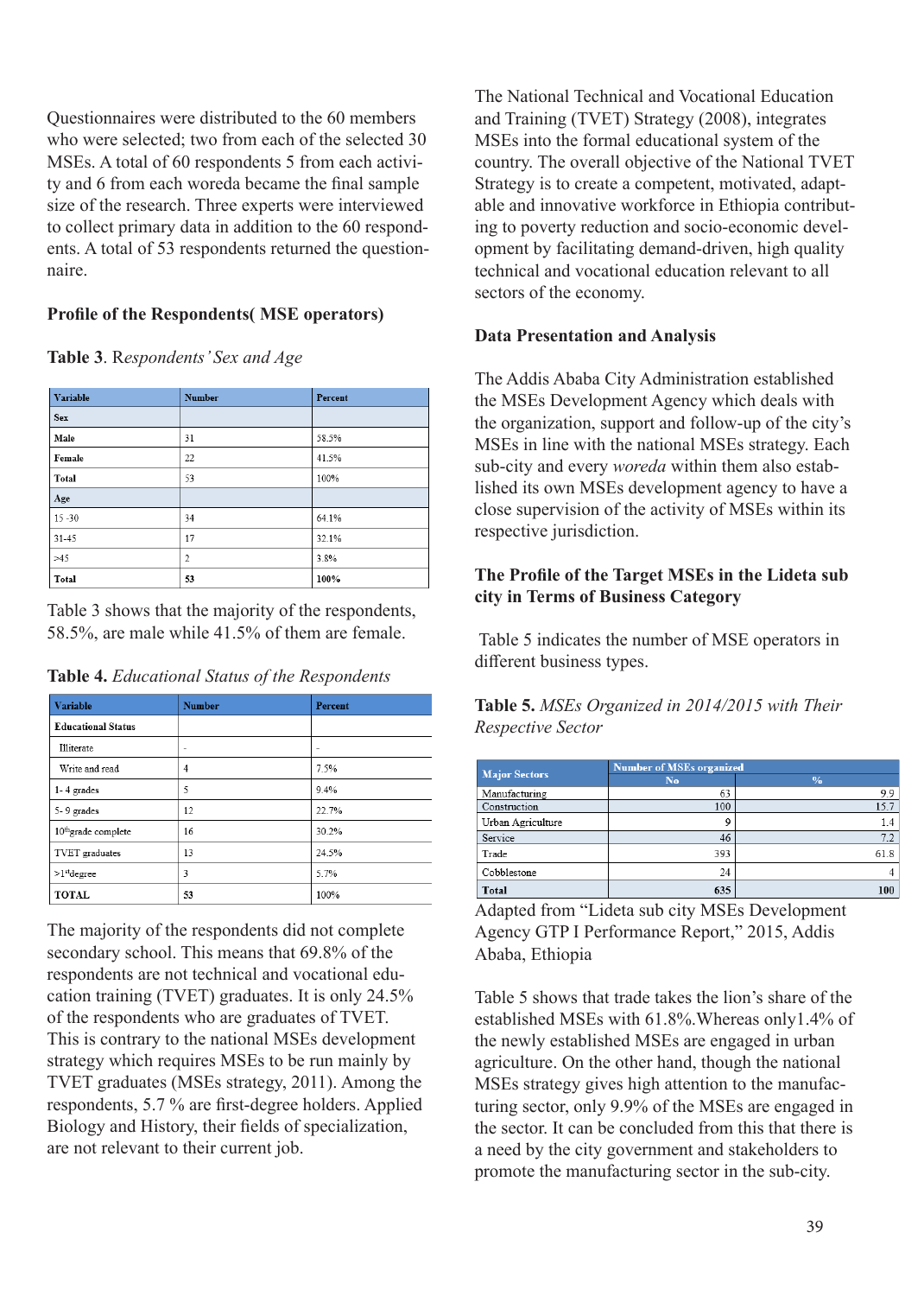#### **Jobs Created by the MSEs**

The fundamental reason for creating and supporting MSEs is to alleviate youth unemployment in a city whose demography is dominated by young people. Job creation is the prominent objective of all MSEs in Ethiopia.

#### **Table 6.** *Jobs Created by the MSEs in the Sub-city Under Major MSE Categories*

|                         | Number of Jobs Created | Total     |       |       |
|-------------------------|------------------------|-----------|-------|-------|
| <b>Business Sectors</b> | Permanent              | Temporary | No    | %     |
| Manufacturing           | 2593                   | 823       | 3416  | 16.4% |
| Construction            | 4957                   | 2722      | 7679  | 36.7% |
| Urban Agriculture       | 482                    | 134       | 616   | 2.9%  |
| Service                 | 5181                   | 1231      | 6412  | 30.6% |
| Trade                   | 1818                   | 241       | 2059  | 9.8%  |
| Cobblestone             | -                      | 748       | 748   | 3.6%  |
| Total                   | 15.031                 | 5899      | 20930 | 100%  |

Adapted from "Lideta sub city MSEs Development Agency GTP I Performance Report," 2015, Addis Ababa, Ethiopia.

The construction sector created 36.7% of the total jobs and the service sector takes second place by creating 30.6% of total jobs. Manufacturing which is the focus of MSEs policy and strategy ranks third creating only 16.4 % of the jobs created during the period specified. Urban agriculture takes last place with 2.9%. It can be concluded that though greater focus and support is given to the manufacturing sector, it is lagging behind the other sectors in creating jobs in the sub-city.

#### **Table 7.** *Respondents' Prior Status Before Joining MSEs*

| <b>Prior Status</b>                         | Male |       | Female         |       | <b>Total</b> |               |
|---------------------------------------------|------|-------|----------------|-------|--------------|---------------|
|                                             | No   | %     | No             | $\%$  | No           | $\frac{0}{0}$ |
| Jobless                                     | 18   | 34%   | 16             | 30.2% | 34           | 64.2%         |
| Doing<br>the<br>job<br>same<br>individually | - 6  | 11.3% | $\overline{2}$ | 3.8%  | 8            | 15.1%         |
| Was at school                               |      | 13.2% | $\overline{4}$ | 7.5%  | 11           | 20.7          |
| Total                                       | 31   | 58.5% | 22             | 41.5% | 53           | 100%          |

Table 7 shows that 64.2% of respondents were jobless before joining MSEs. A small portion of respondents were doing the same job on their own. Only 20.7% were at school previously. This shows that the number of TVET graduates joining the MSEs sector is very minimal.

The main reason to join micro and small enterprises include self-help and family support. Interview responses indicate that reasons for joining the sectors also include the desire for independence, family/ friend advice, loss of previous job opportunity, and getting a better income.

The city has many unemployed youth residents and thus MSEs should target this section of the population.

The unemployment problem in Addis Ababa stands at 16.8% as it is indicated in Table 8.



|        | <b>Survey Periods</b> |          |            |            |            |            |  |  |
|--------|-----------------------|----------|------------|------------|------------|------------|--|--|
|        | May 2009              | May 2010 | March 2011 | March 2012 | April 2014 | March 2015 |  |  |
| Total  | 20.4                  | 18.9     | 18.0       | 17.5       | 17.4       | 16.8       |  |  |
| Male   | 12.2                  | 11.0     | 11.4       | 11.4       | 11.3       | 10.4       |  |  |
| Female | 29.6                  | 27.4     | 25.3       | 24.2       | 24.1       | 23.8       |  |  |

Adapted from "Statistical Report on the 2016 Urban Employment and Unemployment Survey," by Central Statistical Agency, 2016, CSA Statistical Bulletin 581. Addis Ababa City Administration. Ethiopia. https://catalog.ihsn.org/index.php/catalog/7327/ download/86773

Small firms employ people whose labour market characteristics make them most likely to be unemployed and marginalized. SMEs are more likely to employ young job seekers than those in middle age.

**Table 9.** *Rankings of MSEs*

| <b>Type of MSEs</b> | Rank             |               | <b>Number of MSEs</b> |  |  |
|---------------------|------------------|---------------|-----------------------|--|--|
|                     |                  | <b>Number</b> | Percent               |  |  |
|                     | Startup          | 378           | 79.6%                 |  |  |
| Micro               | Growth           | 18            | 3.79%                 |  |  |
|                     | Maturity         | $\mathbf{0}$  | $\Omega$              |  |  |
|                     | Startup          | 18            | 3.79%                 |  |  |
|                     | Growth           | 46            | 9.68%                 |  |  |
| Small               | Maturity         | 10            | 2.11%                 |  |  |
|                     | Growth<br>Medium | 5             | 1.05%                 |  |  |
| Total               |                  | 475           | 100%                  |  |  |

Adapted from "Lideta sub city MSEs Development Agency GTP I Performance Report," 2015, Addis Ababa, Ethiopia.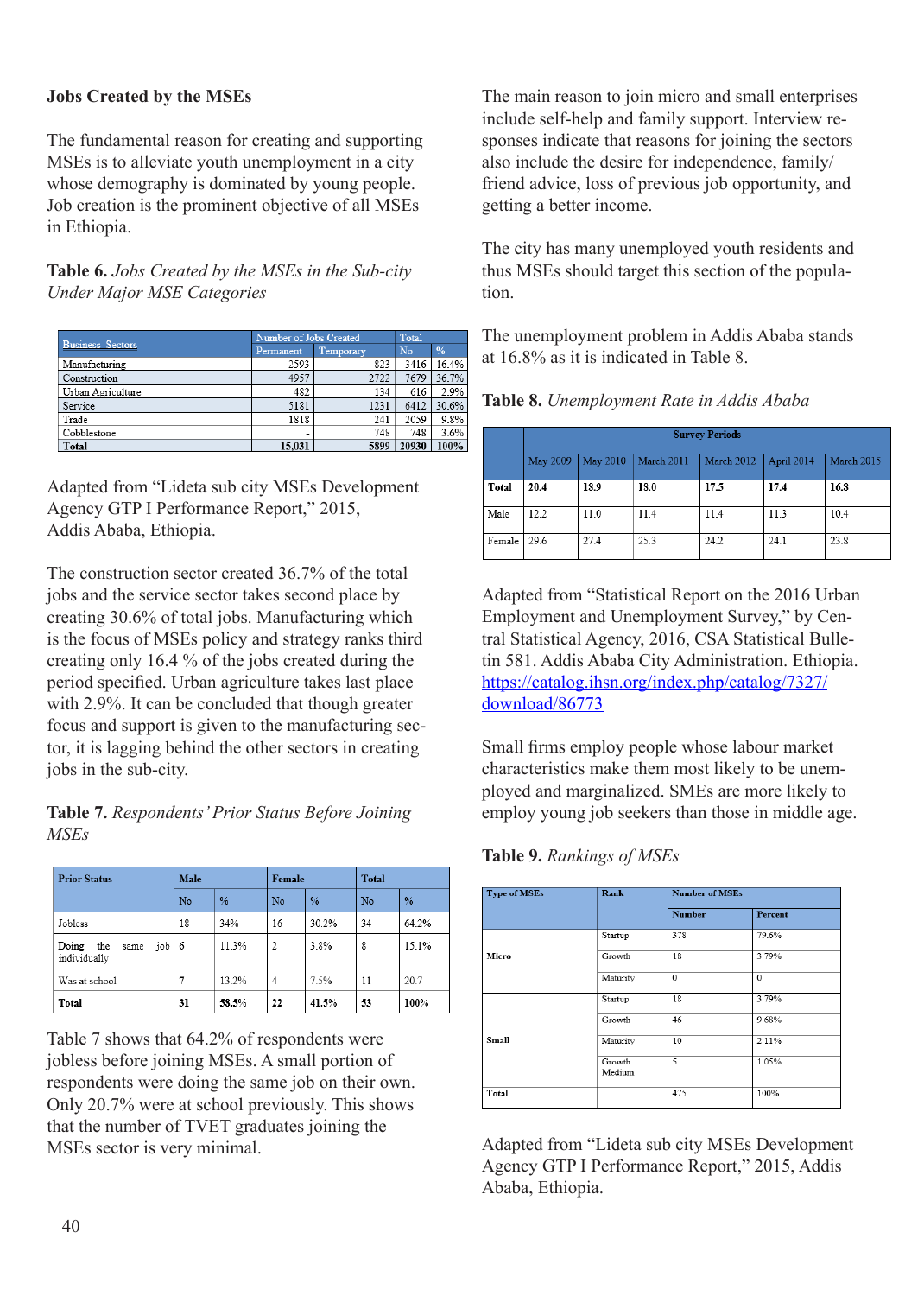The majority of the MSEs, 79.6%, are ranked at Startup Level. Only 3.79% of MSEs are listed as Growth Level. This means that a larger number of the MSEs remain under the protection of the government against the real competition of the market because at the startup level they demand more support from the government. This large mass of MSEs at startup level narrows the space for the newcomers because in principle, when they graduate to the next level, newcomers will take their place. The support the government provides them would have been used to create other MSEs. In the small enterprises category there is a better scenario as only 3.79% of the small enterprises are at the Startup Level and more enterprises, 9.68%, are at the Growth Level. There are only 2.11% at Maturity Level and 1.05% at Medium Startup Level.

One of the interviewees stated that once an enterprise is promoted to medium level, strict control that requires bookkeeping, submission of audit reports and VAT and paying tax follows. In addition, there is no easy access to credit as before. These made MSEs reluctant to graduate to the medium level.

**Table 10**. *Number of MSEs Upgraded to Medium Level*

| <b>Fiscal Year</b>                                                     | 2010/2011<br>(2003)<br>EFY) | 2011/2012<br>(2004)<br>EFY) | 2012/2013<br>(2005 EFY) | 2013/2014<br>(2006 EFY) | 2014/2015<br>(2007 EFY) | <b>Total</b> |
|------------------------------------------------------------------------|-----------------------------|-----------------------------|-------------------------|-------------------------|-------------------------|--------------|
| No. of<br>Transformed                                                  | 15                          | $\mathfrak{D}$              | 24                      | 7                       | 5                       | 53           |
| No. of<br>Organized<br><b>MSEs</b>                                     | 385                         | 420                         | 310                     | 302                     | 635                     | 2052         |
| Percentage of<br>transformed<br>MSEs to the<br>total Number<br>of MSEs | 3.8%                        | 0.47%                       | 7.74%                   | 2.32%                   | 0.79%                   | 2.58%        |

Adapted from "Lideta sub city MSEs Development Agency GTP I Performance Report ," 2015, Addis Ababa, Ethiopia.

Table 10 depicts that only 2.58 % of MSEs in the sub-city upgraded to medium level enterprises in the past five years. This shows high dependence of the MSEs on the support of the government. Supporting MSEs at their startup stages is important; however, supporting them for the whole of five years and transforming only 53 MSEs to a medium level has never been the intention of the MSEs national strategy. The MSEs will not be competitive on their own in the market if they are not exposed to competition.

The government has provided different business support policies to enhance business performance and to create a conducive business environment for MSE growth. As stated earlier this policy support includes access to: markets, finance, industrial extension, training and technological support.

One of the major challenges that hampers the growth and development of MSEs in Ethiopia is access to a sufficient and sustainable market. To solve this problem, the government is intervening in three ways. First, the government itself buys goods directly from MSEs. Second, the government tries to link MSEs with large and medium enterprises in the market in the form of subcontracting and input suppliers. Third, a number of bazaars and trade exhibition have been organized by MSEs development agencies to promote MSEs' products and to link them with large and medium enterprises and foreign buyers (Assefa et al., 2014).

#### **Market Development**

Creating a market linkage plays a pivotal role in the effectiveness of micro and small enterprises at all levels of their development.

#### **Table 11.** *Value of the Market created for MSEs*

| <b>Business sectors</b> | Amount in Ethiopian Birr |
|-------------------------|--------------------------|
| Manufacturing           | 51,035,580               |
| Construction            | 26,969,424               |
| Urban Agriculture       | 1,173,501                |
| Service                 | 15,237,917               |
| Trade                   | 3,773,299                |
| Cobblestone             | 38,303,421               |
| Total                   | 136,493,142              |

Adapted from "Lideta sub city MSEs Development Agency GTP I Performance Report," 2015, Addis Ababa, Ethiopia.

According to Lideta sub-city MSEs Development Agency a market worth of 1,010,106 Birr was created through bazaars and exhibitions which benefited 3,689 members of MSEs in the sub-city.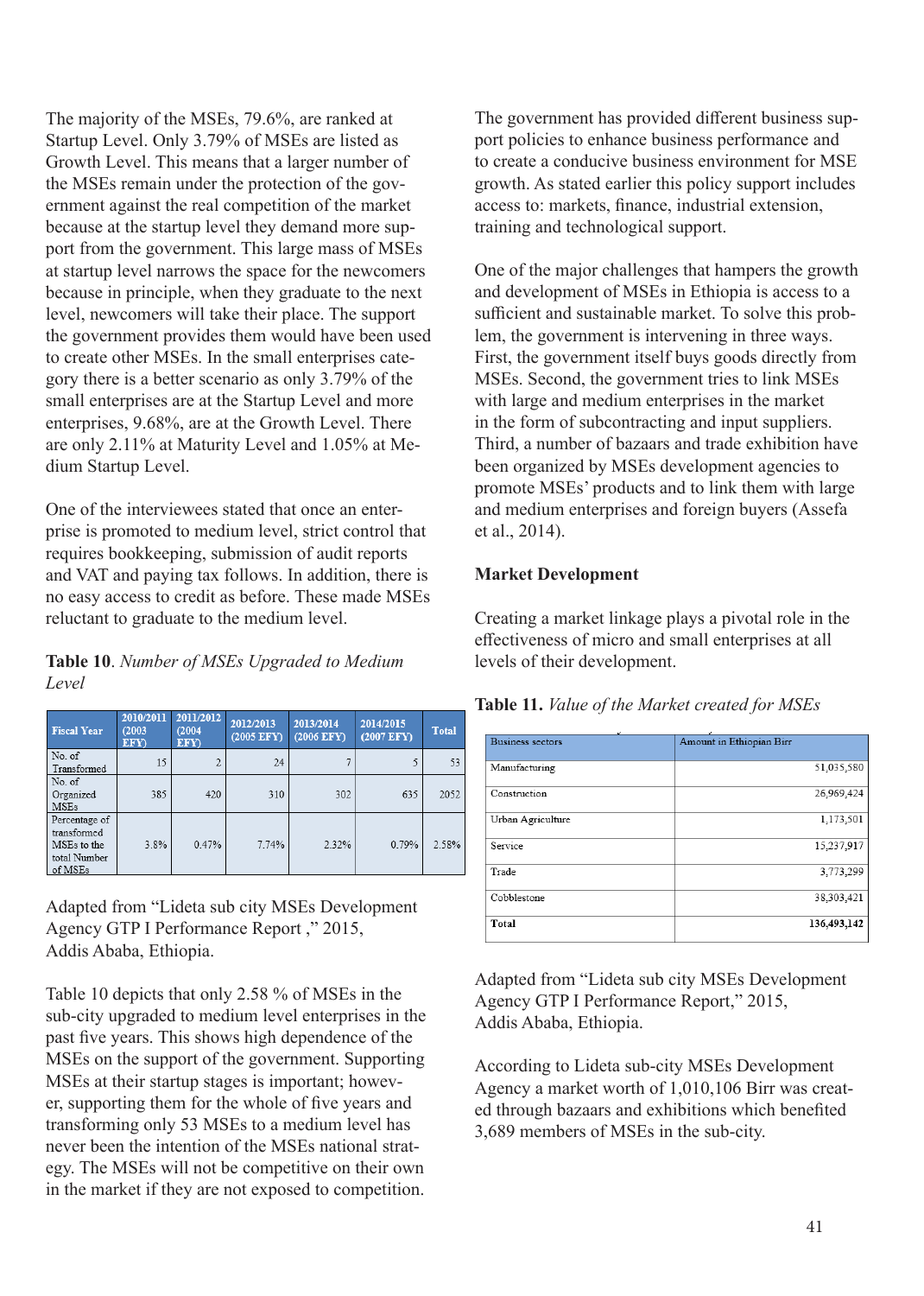## **Saving**

The 2011 MSEs strategy makes saving a precondition for getting loans and running a business. Saving does not only help enterprises to pay loans but to expand their business by re-investing it for long-term survival and viability

**Table 12**. *Savings Made by the MSEs Operators*

| Business sectors  | Amount saved in Ethiopian Birr |
|-------------------|--------------------------------|
| Manufacturing     | 6,257,832                      |
| Construction      | 4,932,512                      |
| Urban Agriculture | 645.618                        |
| Service           | 4,807,642                      |
| Trade             | 13.916.525                     |
| Cobblestone       | 2,510,346                      |
| Total             | 33,070,475                     |

Adapted from "Lideta sub city MSEs Development Agency GTP I Performance Report," 2015, Addis Ababa, Ethiopia.

**Figure 3.** *Savings Secured from MSEs in Pie Chart*



Adapted from "Lideta sub city MSEs Development Agency GTP I Performance Report," 2015, Addis Ababa, Ethiopia.

Much of the savings amount is contributed by the trade sector. This is because the sector benefited significantly from government loans to the disadvantage of the other sectors specifically the manufacturing sector. Since savings determines the amount of loan given, the manufacturing sector, which is the priority area, is at a disadvantage compared to the trade sector. From this one can say that it is inevitable that future loans will benefit the trade sector more than the manufacturing.

# **Challenges Confronting MSEs in the City**

Despite their contribution to economic development and job opportunity, micro and small enterprises in Addis Ababa are facing a variety of problems that hinder their growth and development.

In the Lideta sub-city though some achievements were attained, there is still high unemployment within the sub-city, the jobs created by the MSEs could not match demand and the MSEs sector is underperforming with respect to job creation and growth. The major challenges facing this sector are presented in the following section.

# **Lack of Access to Land**

Until recently, MSEs were provided land by the municipality to be used as working space. Lately, it was observed that the provision of land had put high pressure on the land resources of the cities as the number of MSEs grew significantly. There is now a shift from providing land to providing premises for rent. While such strategy is useful to alleviate the pressure on land, it has its own financial implication for MSE operators. Even then, the number of MSE operators seeking the shades (city-built structures to shelter MSE operator and their goods) is much higher than the city can supply.

#### **Low Access to Finance**

Shortage of working capital, a high interest rate by lending institutions and complicated loan application procedures were identified as important factors for the performance of enterprises.

Credit services are provided based on MSEs performance and the amount of savings in the preceding six (6) months. After the newly established enterprise is evaluated for its performance and has saved for 6 months, it will get 60% of its savings from microfinance institutions mainly Addis Saving and Credit Association. The enterprises are expected to payback the credit within five years by paying 20% of the loan every year.

Lending rules are strict because MFIs (micro finance institutions) in Ethiopia are regulated, inspected, and gauged against high portfolio quality and financial prudence by the National Bank of Ethiopia (NBE).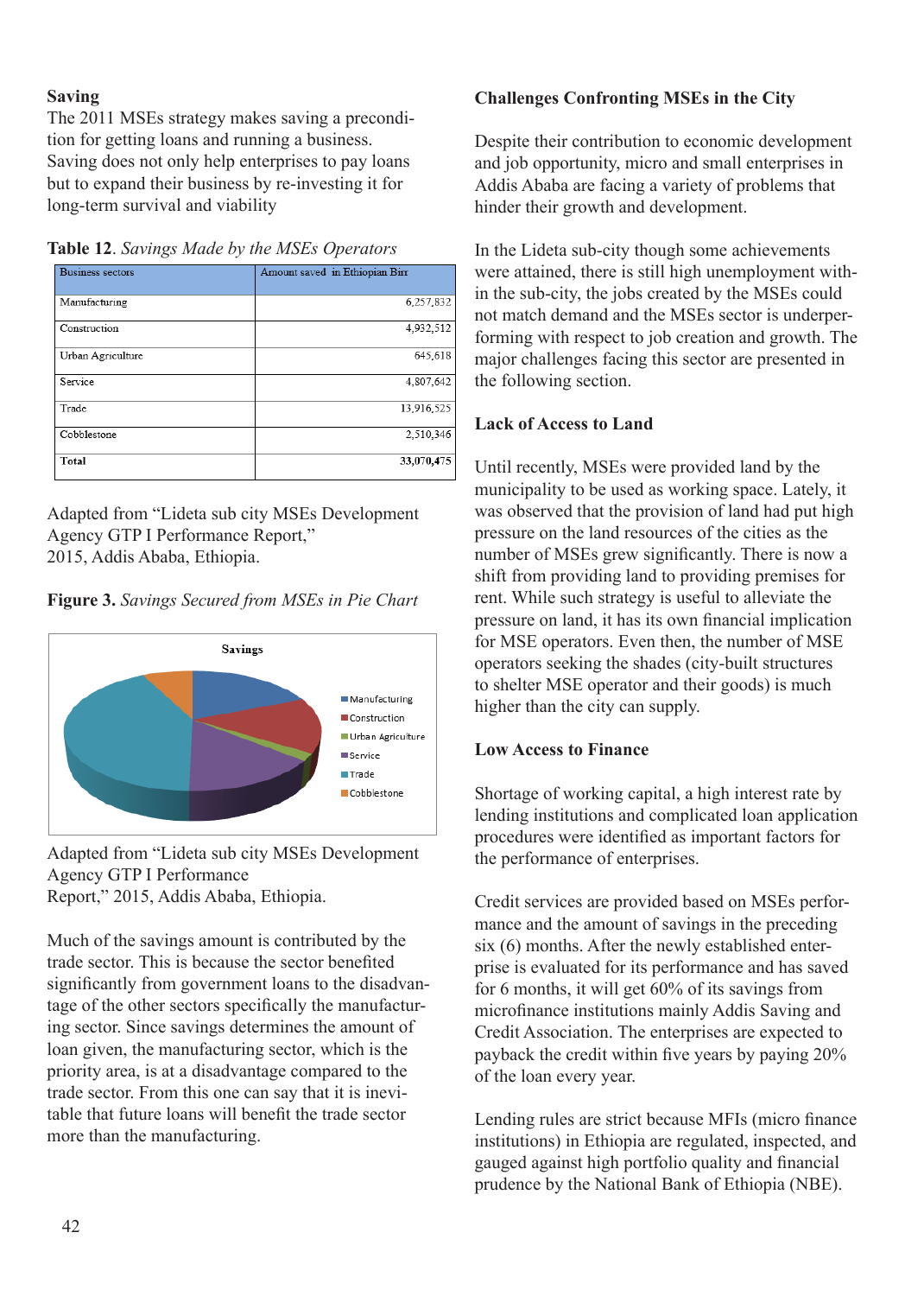As a result, MFIs cannot afford to experiment or cater to clients with weak business prospects or management capacities.

So many respondents stated the problem of financing MSEs is not so much the sources of funds but the accessibility due the stringent conditions set by financial institutions, lack of adequate collateral and cost of accessing funds.

## **Lack of Trained Work Force and Management Skills**

There are operators which start businesses without a sound business plan despite the business development services provided by the MSE agency. Hence business failures result from lack of managerial competence and experience. Lack of essential and required expertise in production, maintenance, marketing and finance can lead to funds misallocation and utilization due to wrong decision-making. Hence, managerial experience among SMEs is important as it will influence the manner in which the SMEs operate and how they are able to interact with the environment.

#### **Training**

In most parts of Ethiopia, two types of training are provided for MSEs: technical and business training. Extension workers provide business training while regional or city TVET colleges provide technical training. The duration of the training varies depending on the type undertaken. The first variable considered in assessing the effectiveness of market linkages as institutional support was the BDS. The focus of the BDS was training the workers to develop an effective and efficient business plan for their enterprises and of advising and consultancy. However, in the provision of training there are problems such as non-practical training modules and a passive participation of MSE operators. Hence, it was suggested that the training provided by the city has:

- To be demand driven
- To be supported by practice
- To be sector specific

• Knowledgeable and skilled trainers must be assigned

#### **Stiff Competition**

Enterprises tend to compete for the same customers. The magnitude of this hindrance is higher for those concentrated in one area, as they tend to apply a copy-paste strategy and thus produce similar products.

Hence, worthy of attention is the level of competition being faced by MSEs which is mostly from other MSEs operators in the same business, and large and medium enterprises. Long- term observation of the Ethiopian markets clearly shows a lack of product diversity in which similar products overcrowd the markets. Their products have no unique difference from other similar competing enterprises: they do not have a niche market target for their product and they do not use unique technology for their products.

## **Market Problems**

In principle, market linkage is an attempt to create demand for MSE products so that they can sustain their operation. Among the marketing factors that affected the performance of enterprises are: inadequate market, difficulty of searching new markets, poor quality products for the market, lack of establishing a market network and lack of market research. The means of market used so far, include government institutions, exhibitions and bazaars and self-promotion (self-effort) only.

# **Operators' Problems**

No matter how better the support provided to MSEs by the government and the stakeholders is, success depends on MSEs operators personal effort and commitment. There is a saying, which goes "our support without your effort will not bring result". There must be entrepreneurial skill that should drive creativity and growth.

It is important to note that the biggest difficulty in entrepreneurship development is related to the "mindset" or poverty of the mind. This is translated into the following symptoms:

• Poor work culture in public offices, organizations, households and in individual personal lives;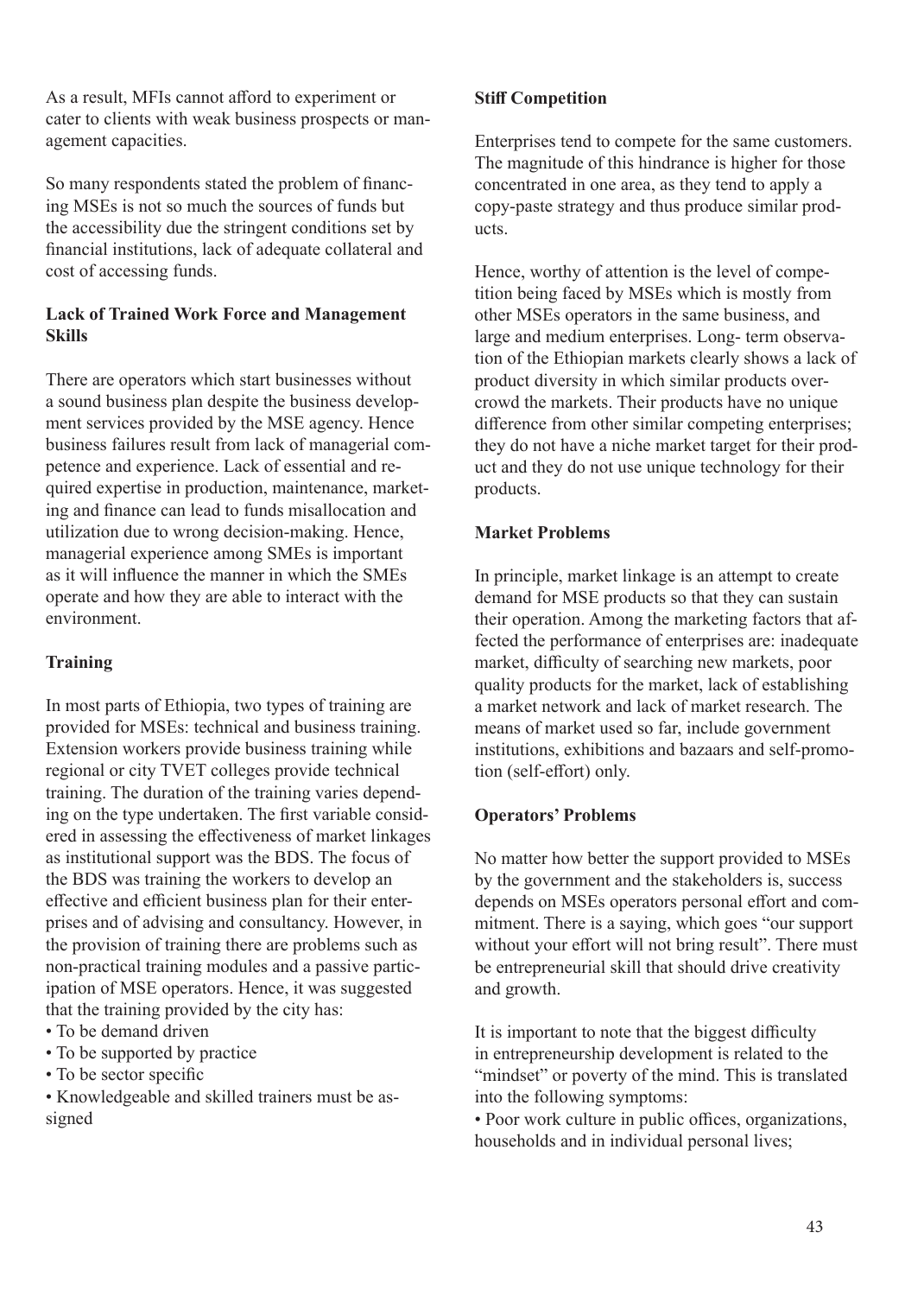• An attitude of dependency: always expecting the government/donor to come up with packages;

• Apathy, failing to see potentials that are waiting to be tapped;

• Lack of commitment to desired mission.

The study also reveals that inadequate or lack of utilities (electricity, water and telecommunication), transport, business licensing and permits, tax administration and tax rates pose obstacles to firms' operation.

#### **Conclusion**

In Ethiopia, the fact that MSEs are small and labor-intensive makes them able to absorb a large mass of less educated or less skilled labor that is abundantly available. The government has recognized the important role that the micro and smallscale enterprises play in the national development particularly, in the creation of employment opportunities and the reduction of poverty. To this effect, the government created an MSE development strategy in 1997 to support and promote the sector. This support includes access to working space (shades), access to markets (linkages), access to finance including guarantee provision, access to industrial extension (various business development services such as market linkages and technical support) and access to training and technology.

This study was conducted to assess the implementation of the strategy and the challenges encountered in Addis Ababa with particular reference to Lideta sub-city. The study shows that some positive results were achieved in terms of employment creation, saving, enterprise growth and business ownership.

Furthermore, the study revealed that MSEs operating in the study area have been confronted with a number of challenges. Most of the MSEs owners complain about the lack of: finance, working space, access to market or absence of linkage to market, managerial skills, and face stiff competition.

The growth of the MSE requires concerted effort of the stakeholders mainly the government and MSE owners and operators. The city government should identify growth-oriented MSEs based on their potential for job creation, poverty reduction, local raw material utilization and ease of transformation to

medium and large-scale businesses in a short period. The effectiveness of government interventions depends on identifying key factors that foster or inhibit growth of MSEs because MSEs are heterogeneous in objective, capability and motivation.

## **References**

- Assefa, B., Zerfu, A., & Tekle, B. (2014). *Identifying key success factors and constraints of Ethiopia's MSE development: An exploratory research.* (EDRI Research Report 18). Addis Ababa: Ethiopian Development Research Institute. www.edri.org.et
- Central Statistical Agency. (2004). *Report on urban informal sector sample survey.* (Statistical Bulletin 282). Addis Ababa, Ethiopia.
- Central Statistical Agency. (2005, Aug 22). *Report on bi–annual employment, unemployment survey.* (Round One, Statistical Bulletin 301). Addis Ababa, Ethiopia. csa.gov.net
- Central Statistical Agency. (2010). *The 2007 Population and Housing Census of Ethiopia, results for Addis Ababa City Administration, Statistical Report*. Addis Ababa, Ethiopia.
- Central Statistics Agency. (2013). *Population estimation of Ethiopia for all regions at wereda level from 2014-2017.* Addis Ababa, Ethiopia.
- Central Statistical Agency. (2016). *Statistical report on the 2016 Urban Employment Unemployment Survey.* (Statistical Bulletin 581). Addis Ababa City Administration. Ethiopia. https:// catalog.ihsn.org/index.php/catalog/7327/ download/86773
- Desta, M. A., & Tulu, F. D. (2015, January). Mapping of plantation forest in the upper catchment of Addis Ababa. *International Journal of Environmental Sciences 4*(3), pp. 158- 165. www.researchgate.net › publication › 281460707. Accessed in January 2019.
- Federal Micro and Small Enterprises Development Agency (FeMSEDA) Establishment Council of Ministers Regulation No. 201/2011. (2011). *Federal Negarit Gazeta, March 24, No. 24,* 17th year, pp. 5766-5770*.* Addis Ababa, Ethiopia.